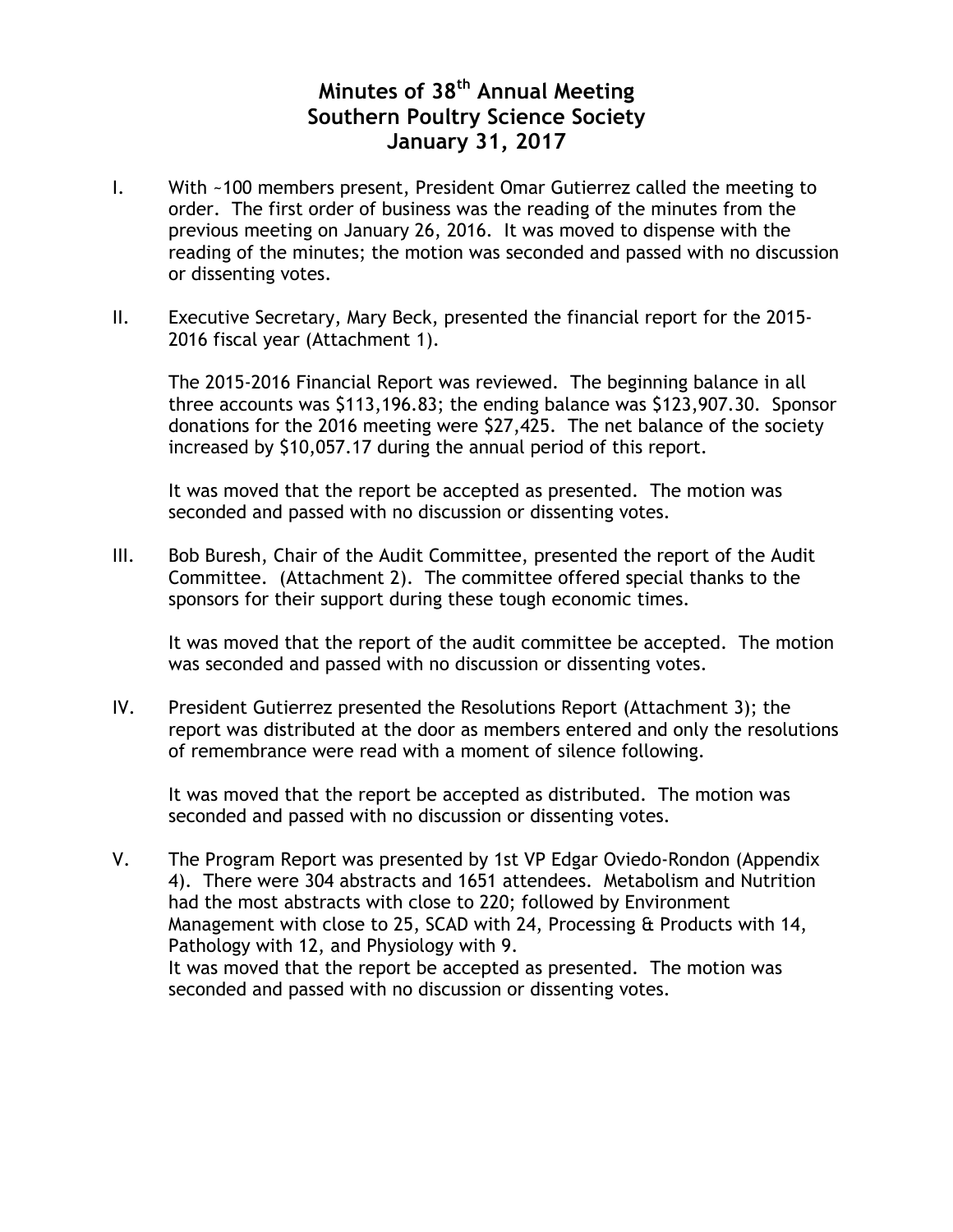VI. First Vice President, Edgar Oviedo-Rondon, expressed his appreciation to the judges and presented the student awards. Each student received a certificate and check for \$500; each session chair and judge received a \$50 gift certificate

#### **2016 SPSS STUDENT AWARDS**

**Nutrition** Ruben Kriseldi, Auburn; Kate Meloche, Auburn; Stephanie Lindblom, IA State; Cody Flores TAMU; Dinabandhu Joardar, NCSU; Jeffrey Pope, NCSU; Grayson Walker, NCSU **Environment & Management** Elle Chadwick, Auburn; Amy Barkley, Penn State; Erica Rogers, Penn State; Mikayla Baxter, U of AR **Processing & Products** Tomi Obe, MSSTATE **Physiology** Matthew Livingston, NCSU **Pathology** Mohit Bansal, MSSTATE **Posters** Antonio Beitia, U of AR; Barbara de Almeida Mallmann, U of AR; Hunter Walters, TAMU; Guilherme Hosotani, U. MO **Grad Travel Awards:** Elle Chadwick, Auburn; Erica Rogers, Penn State **Don R. Sloan Undergraduate Research Award Winner** Avery Kennedy-Smith, U of Ark; **Honorable Mention** Valene MacNeil, Dalhousie **Undergraduate Research Award Participants** Katia DaCosta – USDA-ARS; Mitchell Hoysock – Penn State; Cassandra Stupart – Dalhousie Univ; Valene MacNeil – Dalhousie Univ; Joel Montgomery – U of Ark; Joshua Flees – U of Ark; Austin Lock – Auburn; Avery Kennedy-Smith – U of Ark; Fernando do Prado – Rio Grande do Sul; Doaa Higazy – Cairo University; Janessa Henry – Dalhousie Univ; Cara Hughes – U Saskatchewan; John Padgett – TAMU; Micky Clary – TAMU; Chrysta Beck - MSSTATE

VII. David Caldwell presented the report for the nominating committee. The nominating committee submitted the following slate of officers in nomination:

| President:                     | Edgar Oviedo-Rondon                         |
|--------------------------------|---------------------------------------------|
| 1 <sup>st</sup> Vice President | April Levy - DSM                            |
| 2 <sup>nd</sup> Vice President | Brian Fairchild, UGA; Casey Owens, U of Ark |

Executive Secretary Mary Beck

Nominations were requested from the floor. None were presented and it was moved that the nominations be closed and the three unopposed officers be elected by acclamation. The motion was seconded. These nominees were elected by acclamation.

A ballot election was conducted of the voting members and Brian Fairchild was elected as 2<sup>nd</sup> Vice President.

VII. There were no items of Old Business.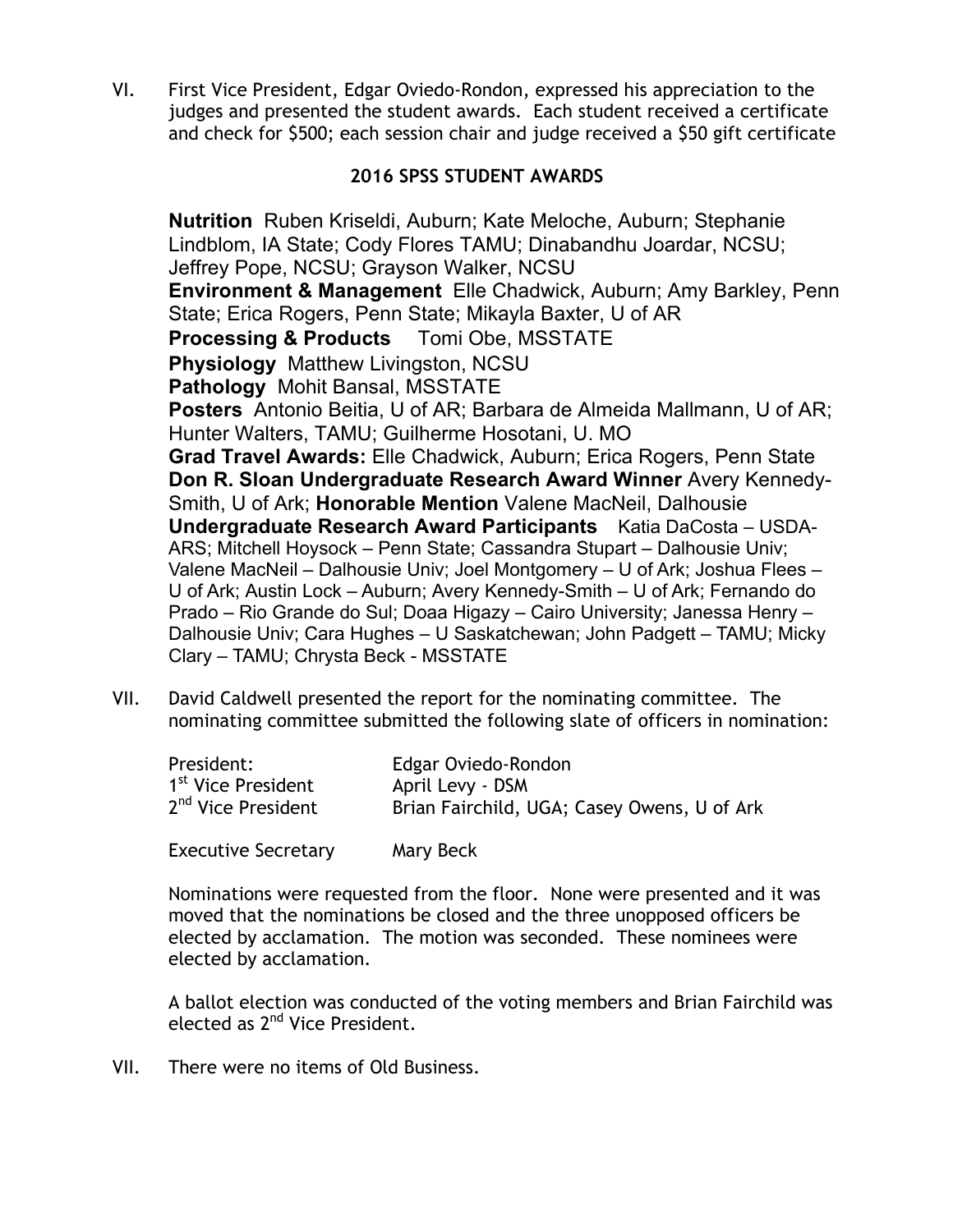- IX. There were no items of New Business
- X. Comments from the Executive Secretary, Mary Beck
	- Thanks to everyone for a great meeting; abstract collections were much smoother than last year.
	- Attendance as of 10:00 am Tuesday was 1647, some 300 above last year.
	- SPSS donated xxx to the Harold Ford Foundation in 2015.
- XI. President Gutierrez made the following closing comments: January 30-31, 2017 – next IPSF Abstracts Due: November 2, 2016 Alltech Manuscript Due: November 15, 2016 Next meeting of SPSS: January 26, 2016 Registration will remain the same.
- XII. President Roberts turned the meeting over to President-elect David Caldwell for adjournment. President Caldwell presented Past-president Roberts with her honorary rooster in appreciation for his service to the society.
- XIII. It was moved and seconded to adjourn. The vote was unanimous.

Respectfully submitted, Mary Beck Executive Secretary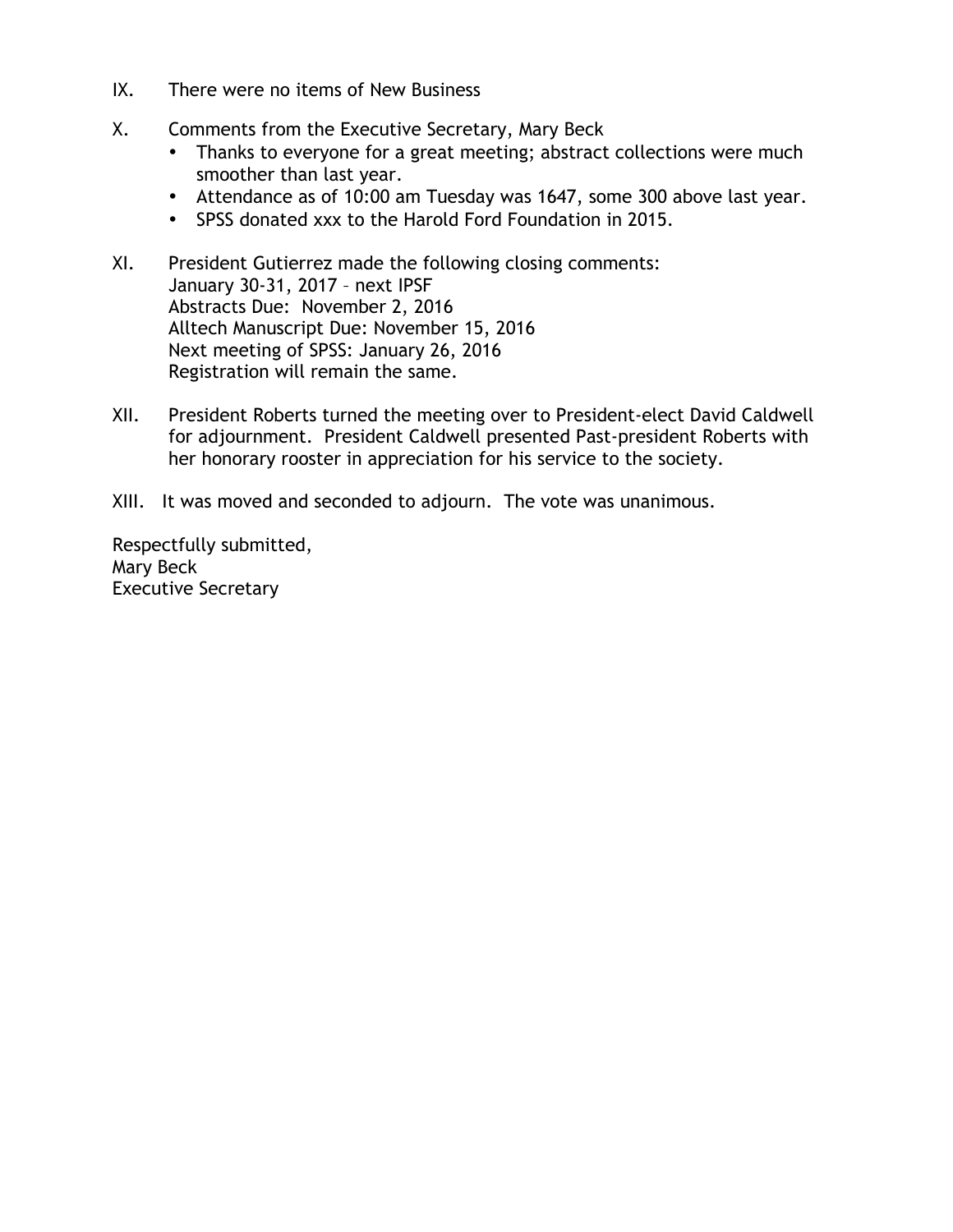#### **Attachment 1**

Southern Poultry Science Society Financial Report 10/01/2015 through 9/30/2016

| <b>STARTING BALANCE</b>                          |                  |
|--------------------------------------------------|------------------|
|                                                  | 113,196.83       |
| Checking                                         | 36,043.56        |
| <b>Savings</b>                                   | 10,052.13        |
| Morgan Stanley                                   | 67,101.14        |
| <b>INCOME</b>                                    |                  |
| Sponsorships                                     | 27,425.00        |
| Interest-Savings                                 | 5.04             |
| Misc.                                            | 858.55           |
| Morgan Stanley                                   | 8,289.57         |
| <b>TOTAL INCOME</b>                              | 36,578.00        |
| <b>EXPENSES</b>                                  |                  |
| <b>Student Awards</b>                            | 10,755.00        |
| Office Supplies, Postage, Board Expenses         | 456.48           |
| <b>Executive Secretary Travel</b>                | 6,452.81         |
| Judges and Session Chair Gift Cards (two years)  | 5,900.00         |
| <b>OmniPress Corrections (no-show abstracts)</b> | 300.00           |
| PSA Annual Meeting Sponsor                       | 2,000.00         |
|                                                  |                  |
| <b>TOTAL EXPENSES</b>                            | 25,864.29        |
|                                                  |                  |
| <b>ENDING BALANCE</b>                            | 123,907.30       |
| Checking                                         | 38,459.42        |
| Savings                                          | 10,057.17        |
| <b>Morgan Stanley</b>                            | 75,390.71        |
|                                                  | $+10,710.47*$    |
|                                                  | $*8,289.57 - MS$ |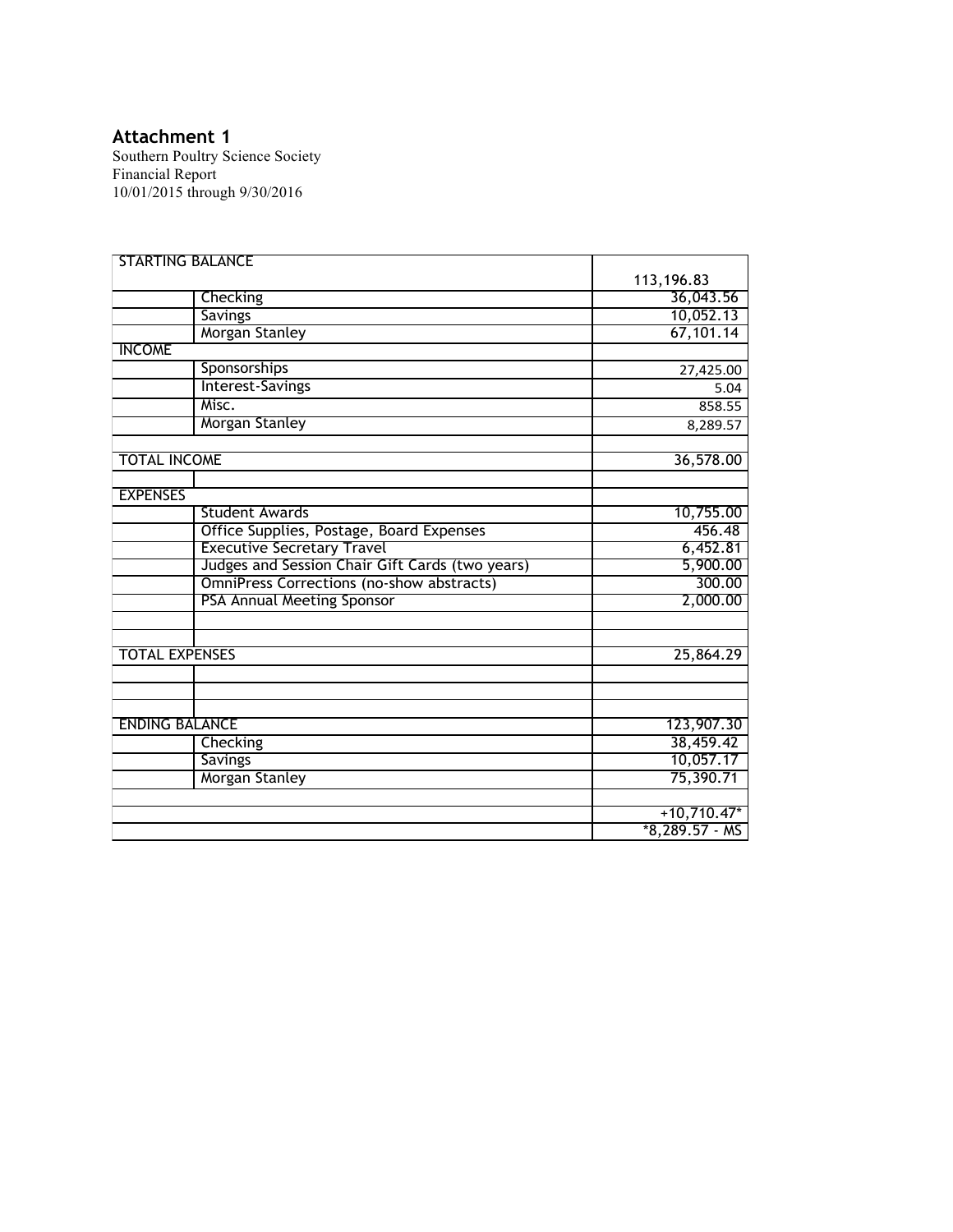## **Audit Committee Report 38TH Annual Meeting Southern Poultry Science Society January 31, 2017**

The Audit Committee composed of a Bob Buresh and Craig Wyatt has reviewed the financial records of the Society for the operating year 2015-2016. The following comments are offered to the Society.

- The balance at the Wells Fargo accounts (10/1/2015):
	- Checking  $$36,043.56$
	- Savings  $$10,052.13$
	- $MS$  \$67,101.14
	- Total \$113,196.83
- The balance at the Wells Fargo accounts (9/30/2016):
	- Checking  $$38,459.42$
	- Savings  $$10,057.17$
	- Morgan Stanley \$75,390.71 (+8289.57 (12.4%)
	- Total **\$**123,907.30
- 1. All records were in good order. All expenses were for legitimate purposes of running this organization.
- 2. The end of the period checking account balance was correct, based on the starting balance, income and expenses for the period.
- 3. The Audit Committee offers the following comments and suggestions:
	- A. We offer special thanks to our sponsors who have helped maintain the needed strength of the organization with their support during these difficult economic times.
- 4. In the 2014-2015 year, the investment account saw a loss of \$7900. In the 2015-2016 year, the investment account at Morgan Stanley increased ~\$8300 or 12.3%. This increase is very good compared to other societies that experienced increases in the 3-5% range.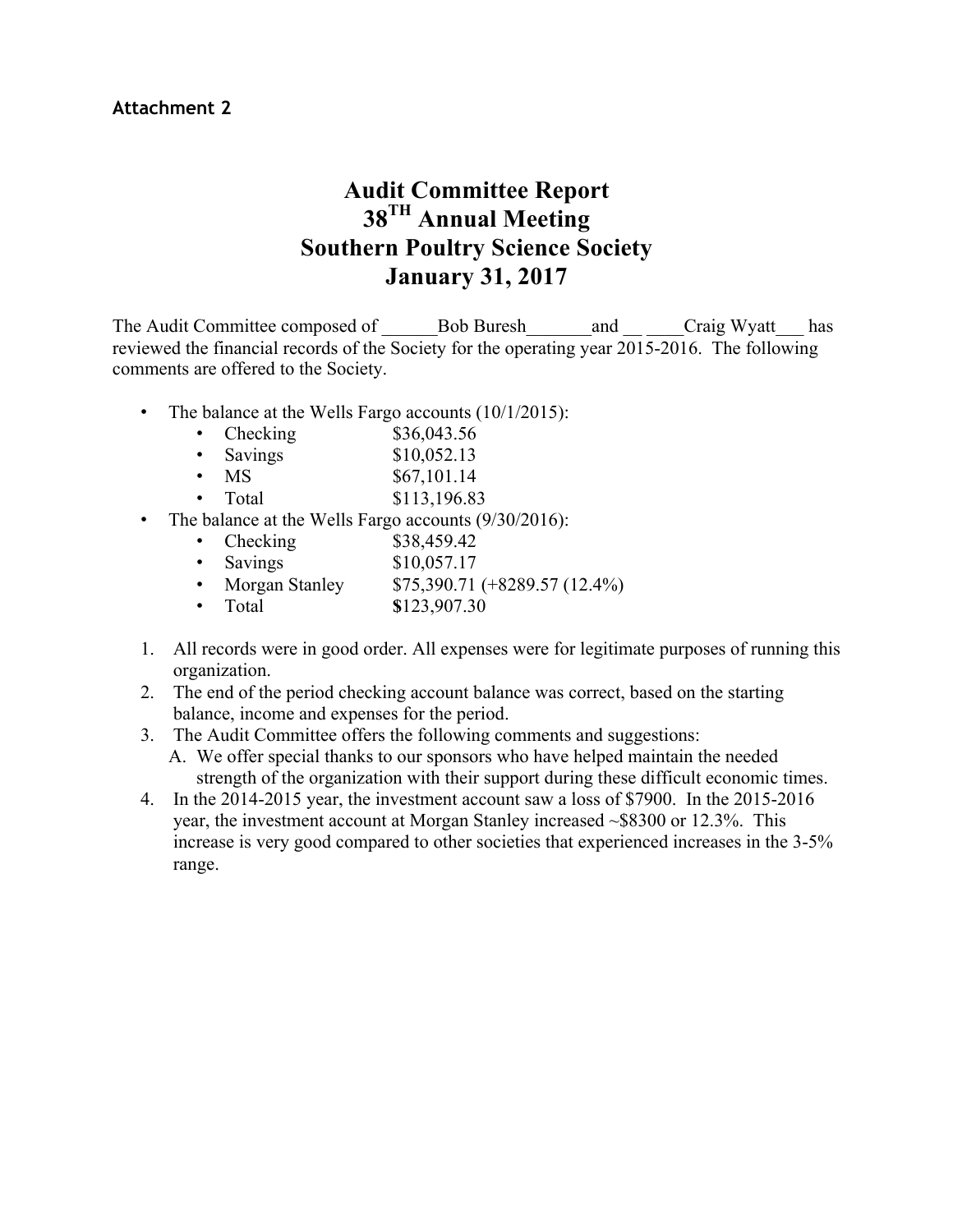**Attachment 3 Resolutions Committee Report**

### **Resolutions Committee Report 38th Annual Meeting Southern Poultry Science Society January 31, 2017**

The Resolutions Committee was chaired by Greg Engelke

The resolutions report is as follows:

1. The members of the Southern Poultry Science Society thank the following for their efforts in organizing and conducting an excellent meeting

> Omar Gutierrez, President Edgar Oviedo-Rondon, 1<sup>st</sup> Vice President April Levy, 2<sup>nd</sup> Vice President David Caldwell, Past-President Mary Beck, Executive Secretary

2. The members of the Society thank the following companies for their support and financial assistance:

United Soybean Board on behalf of :



Poultry Science Association Adisseo Alltech Diamond V Mills, Inc. DSM Nutritional Products Elanco Animal Health Evonik Degussa Corporation Huvepharma, Inc. Hy-Line International, Inc. Kemin Industries Merial Select Labs Micronutrients Mosaic Feed Ingredients Novus International Mississippi State University Quality Technology International, Inc. USPoultry & Egg Association Zoetis

**Gold (\$500 - \$999)** ABVista Feed Ingredients American Feed Industry Association Archer Daniels Midland Ajinomoto Heartland, Inc. Aviagen Inc. Bakery Feeds, Division of Darling Ingredients, Inc. DuPont Hendrix Genetics Lallemand Animal Nutrition Perdue AgriBusiness Phibro Animal Health Provimi NA Purina Animal Nutrition LLC SCAD Star Labs Zinpro Corporation

**Silver (\$250 - \$499)**

AHPharma, Inc. Azomite Mineral Products, Inc. Calpis U.S.A., Inc Cobb-Vantress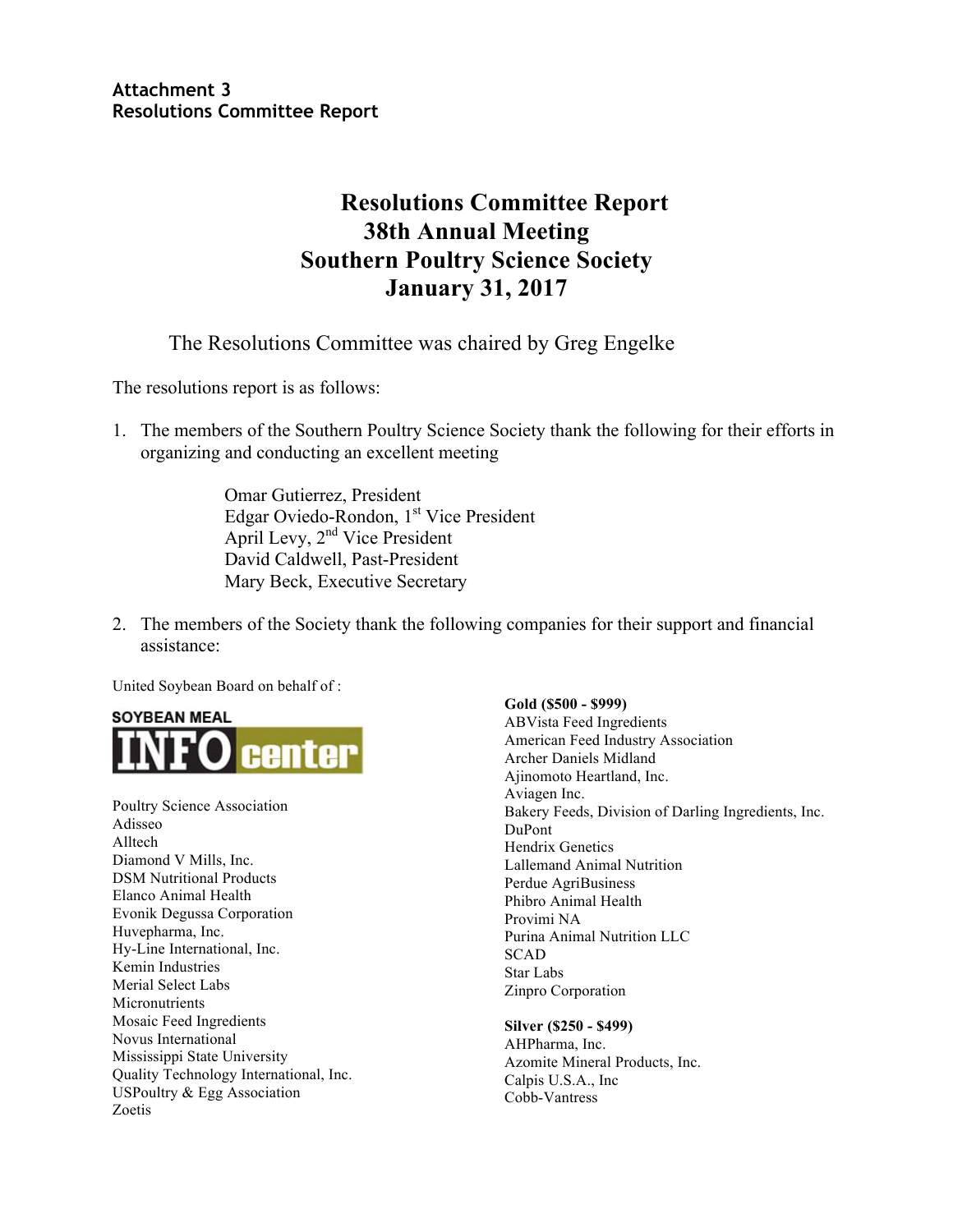Foss North America, Inc. Southeastern Minerals PCS Sales, Inc.

**Bronze (\$249 and below)** AffiniTech LTD Bill Barr and Company, Inc. Ridley Feeds, Inc.

- 3. The Society is indebted to and thanks John Starkey and Barbara Jenkins and their U.S. Poultry  $&$  Egg Association staff for their sponsorship of the meeting by providing facilities, publicity, registration, printing, mailing, accounting services, and website support.
- 4. A. The Society thanks the Chairs of the sessions who have contributed to a well managed meeting:

**Jessica Starkey – Physiology Amit Morey – Processing and Products Prafulla Regmi - Pathology Woo Kyun Kim – M/N I Jeff Firman – M/N II Lisa Bielke – E/M I Mike Smith – E/M II Chris Bailey – M/N III Haitham Yakout – M/N IV Lizza Macalintal, Kelley Wamsley - Posters Chasity Pender – M/N V Luke Barnard – M/N VI Aaron Kiess – M/N VII Terri Parr – M/N VIII**

 B. The Society thanks the Judges of the student presentation: 2014 (omitted last year)

Jesse Grimes, Cassey Ritz, Joseph Hess, Morgan Farnell, Joey Bray, Michael Hulet, Sammy Aggrey, Alissa Piekarski-Welsher, Robert Beckstead, Manangi Megharaja K, Frances Yan, Jason Lee, Roger Davin, Kim Woo, Manuel DaCosta, Harshavardha Thippareddi, Christine Alvarado, Laura Bauermeister, Bruce Webster, Amit Morey, Dianna Bourassa, Christopher McDaniel, Michael Persia, Samuel Rochell, Franco Mussini, Justina Caldas, Sergio Fernandez, Charles Starkey, Bill Dozier, Sergio Vieira, Wilmer Pacheco, Karen Vignale, Tara York, Jose Otavio Sorbara, Bob Buresh, Kelley Wamsley, Kimberly Livingston, Deben Sapcota

- 5. The Society is grateful for the services of the Student Evaluation judges and recognizes that this is a difficult and important service.
- 6. The Society thanks all the other volunteers for their services during the meeting.
- 7. The Society expresses its sorrow at the death of its colleagues: **Worthie E. Briles Bobby L. Damron Pete Kaiser Alvah T. Leighton, Jr Roland K. Pautz**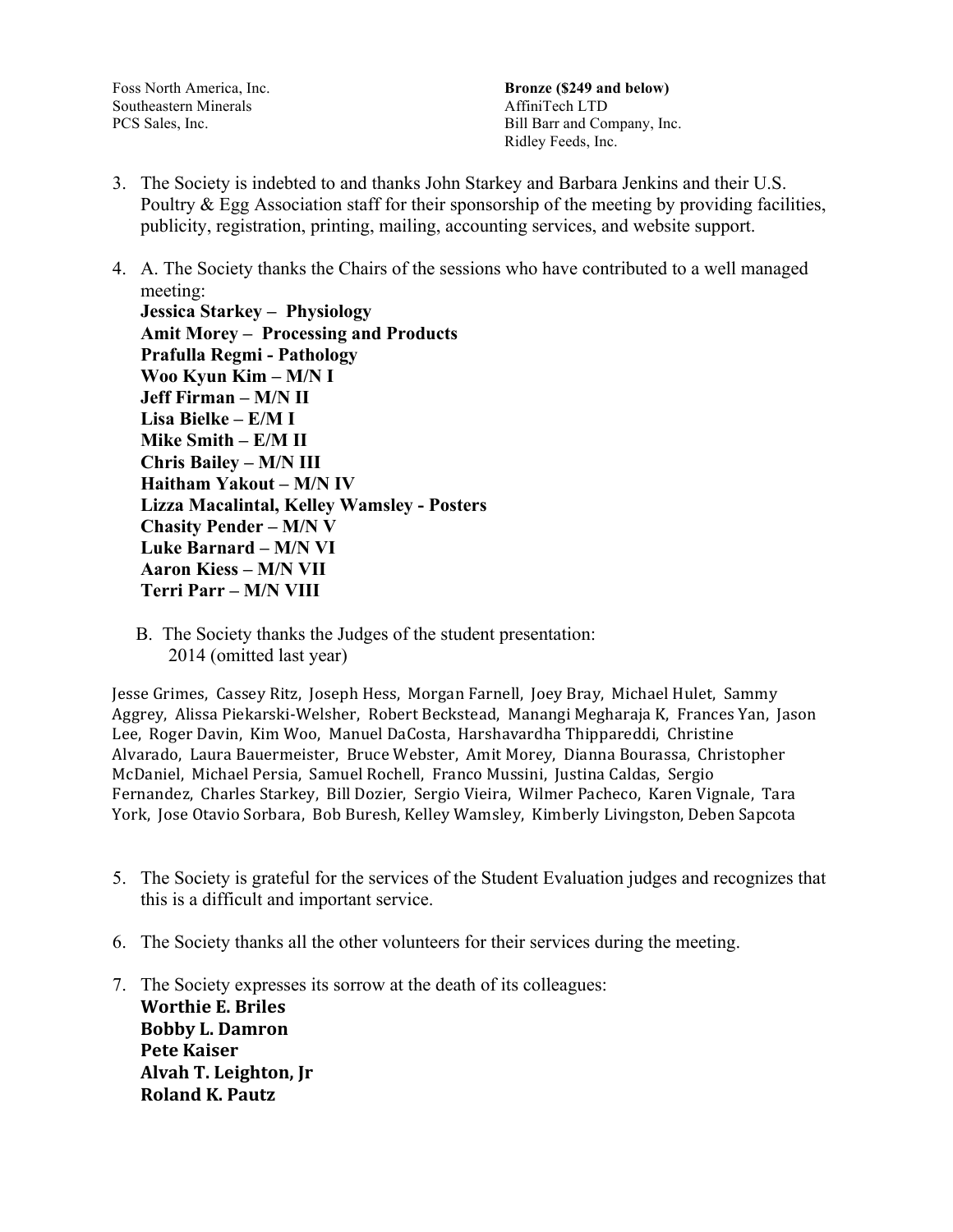**Thomas W. Sullivan Harry Van Krey Robert Harms Clarence Ammerman Glenn Froning**

Please remain seated for a moment of silence as we recognize these individuals.

8. Special thanks are due to Dr. Mark Jackwood of SCAD for coordinating this year's meeting arrangements.

The Resolutions Committee asks the Executive Secretary to enter these resolutions into the minutes of the business meeting, and for letters of appreciation to be written on behalf of the Society to appropriate individuals and organizations for their service and contributions to this meeting.

**Attachment 4**

# **Program Report 375h Annual Meeting Southern Poultry Science Society January 26, 2016**

- Thank everyone that agreed to chair a session.
- This year there was a total of 366 abstracts, 196 oral presentations and 170 posters; this is higher than the 2014 total. There were 61 graduate student oral presentations and 27 posters in the student competition. There were 10 undergraduate oral presentations and 15 posters.